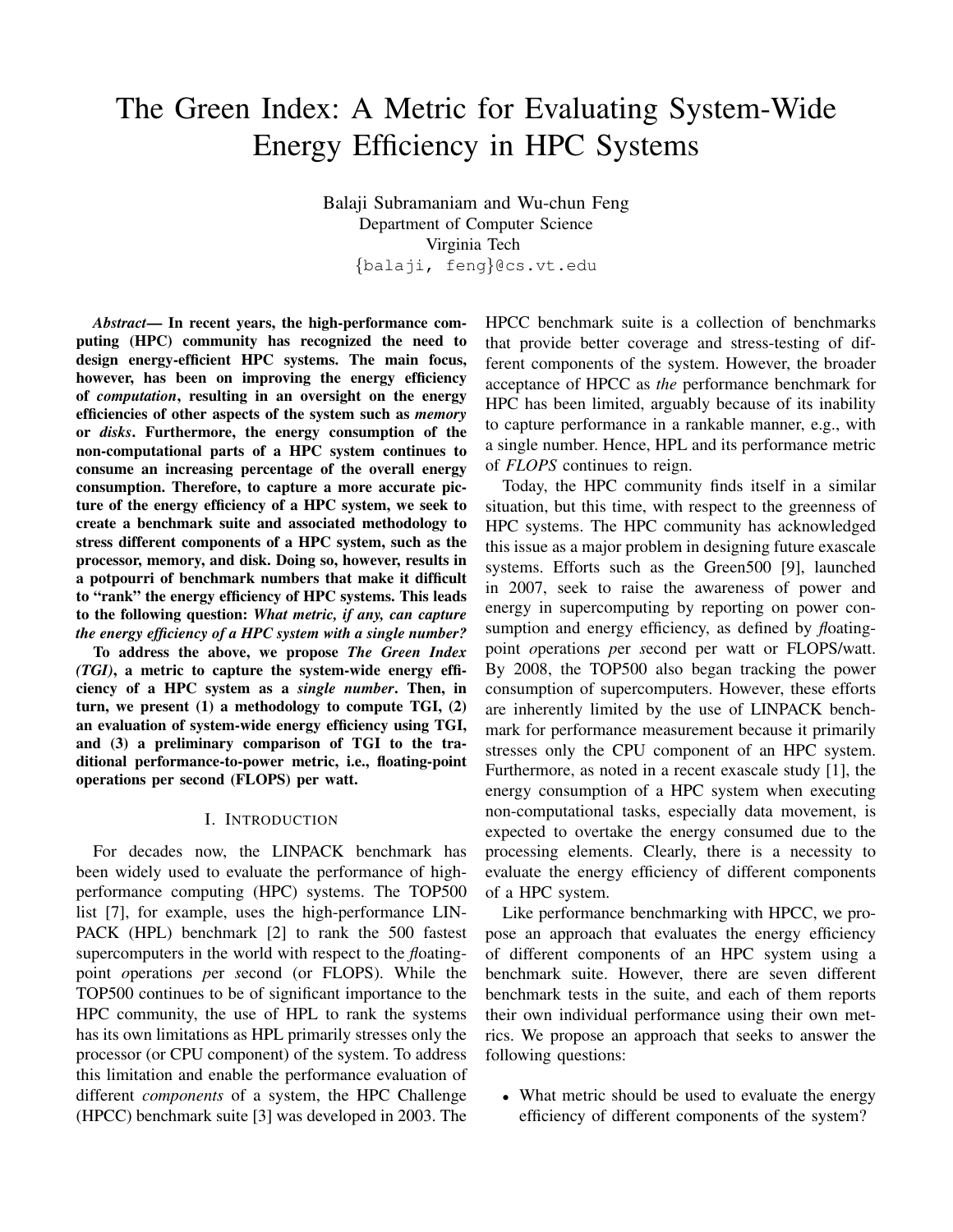• How should the energy consumed by the different benchmarks be represented as a *single number*?

This paper presents an initial step towards answering the above questions. Specifically, we propose *The Green Index (TGI)*  $[8]$  — a metric for evaluating the systemwide energy efficiency of an HPC system via a suite of benchmarks. The chosen benchmarks currently include HPL for computation, STREAM for memory, and IOzone for I/O.

The contributions of this paper are as follows:

- A methodology for aggregating the energy efficiency of different benchmarks into a single metric—TGI.
- A preliminary analysis of the goodness and scalability of the TGI metric for evaluating system-wide energy efficiency.
- A comparison of the TGI metric to traditional energy-efficient metrics such as the performanceto-power ratio.

The rest of the paper is organized as follows. Section II describes the proposed TGI metric. Section III presents an evaluation of the TGI metric. Specifically, we propose the desired property for an energy-efficient metric and analyze the validity of the TGI metric. We also look into appropriate weights which can be used with TGI. In Section IV, we present experimental results, including a description of the benchmarks that we used to evaluate the TGI metric and a comparison of TGI with the performance metrics used in the benchmarks. Related work in this area is described in Section V. Section VI concludes the paper.

# II. THE GREEN INDEX (TGI) FOR HPC

Formulating a canonical *green metric* for a diverse benchmark suite that stresses different components of an HPC system is a challenging task. To the best of our knowledge, there exists no methodology that can be used to combine all the different performance outputs from the different benchmark tests and deliver a *single number* of energy efficiency to look at. Despite arguments that energy efficiency can only be represented by a vector which captures the effect of energy consumed by a benchmark suite, we seek the "holy grail" of a single representative number with which to make comparisons.

The earliest metric for comparing system performance is the *Standard Performance Evaluation Corporation (SPEC) rating* [6]. As shown in Equation (1), the SPEC rating defines the performance of a system under test, relative to a reference system, where time is used as the unit of performance. A SPEC rating of 25 means that the system under test is 25 times faster than the reference system. The rating is relative to a reference system in order to normalize and ease the process of comparison with other systems. The reference system for each benchmark is different. For example, the reference system for SPEC CPU2000 is a Sun Ultra5 10 workstation whereas SPEC CPU2006 uses the Sun Ultra Enterprise 2 workstation as its reference machine.

$$
SPEC rating = \frac{Performance of Reference System}{Performance of System Under Test} \qquad (1)
$$

We propose the Green Index (TGI) metric in an effort to capture the "greenness" of supercomputers by combining all the different performance outputs from the different benchmark tests. We believe that TGI is the first effort towards providing a single number for evaluating the energy efficiency of supercomputers using a benchmark suite.

Following an approach similar to the SPEC rating, the energy efficiency of a supercomputer is measured with respect to a reference system by providing a relative performance-to-watt metric. The TGI of a system can be calculated by using the following algorithm:

1) Calculate the energy efficiency (EE), i.e., performance-to-power ratio, while executing different benchmark tests from a benchmark suite on the supercomputer:

$$
EE_i = \frac{\text{Performance}_i}{\text{Power Consumed}_i}
$$
 (2)

where each i represents a different benchmark test.

2) Obtain the relative energy efficiency (REE) for a specific benchmark by dividing the above results with the corresponding result from a reference system:

$$
REE_i = \frac{EE_i}{EE_{Ref_i}} \tag{3}
$$

where each *i* represents a different benchmark test.

- 3) For each benchmark, assign a TGI component (or weighting factor W) such that the sum of all weighting factor is equal to one.
- 4) Use the weighting factors and sum across product of all weighting factors and corresponding REEs to arrive at the overall TGI of the system.

$$
TGI = \sum_{i} W_i * \text{REE}_i \tag{4}
$$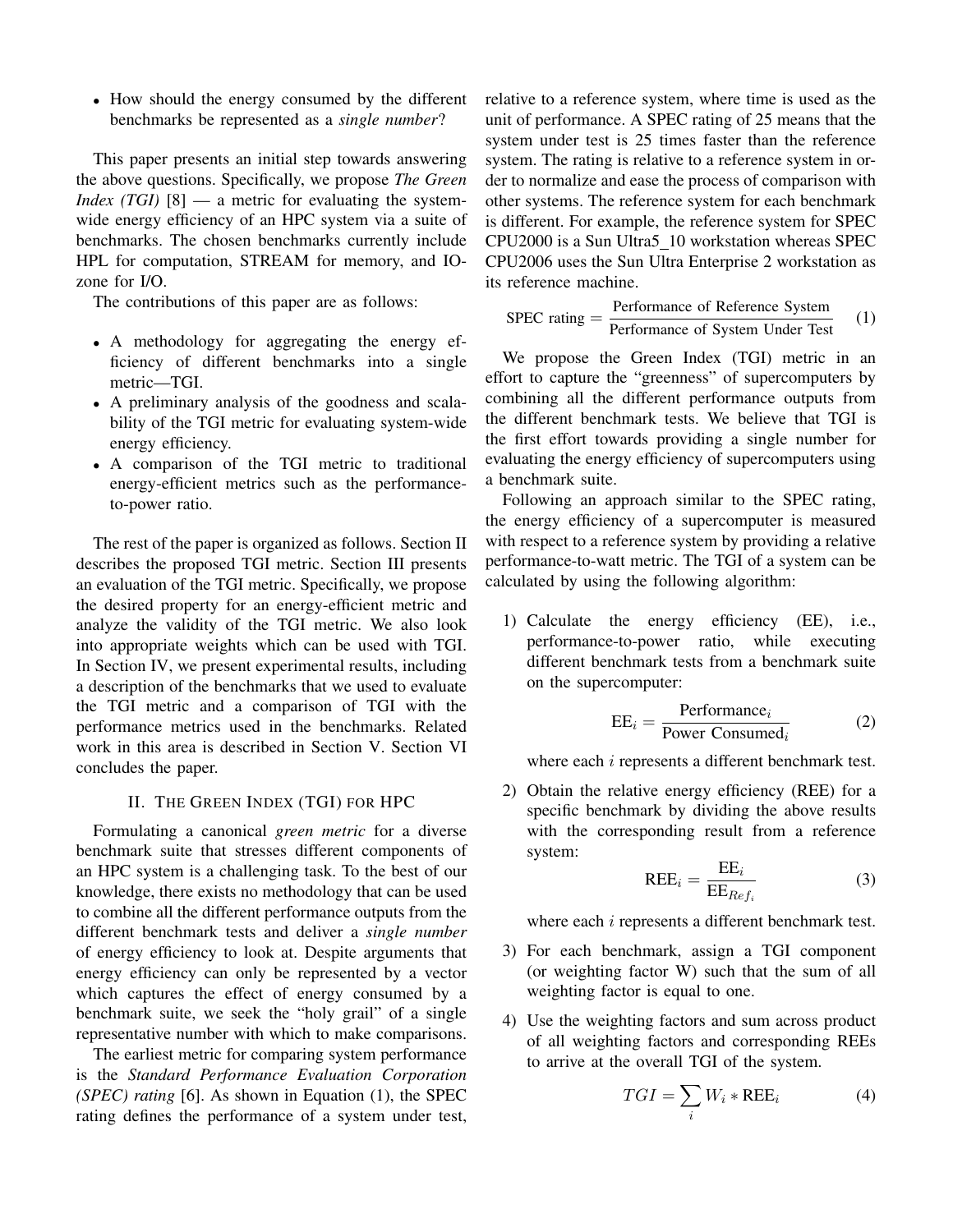TGI allows for flexibility in green benchmarking as it can be used and viewed in different ways by its consumers. For example, although we use the performanceper-watt metric for energy efficiency in this paper, the methodology used for computing TGI can be used with any other energy-efficient metric, such as the energydelay product. The advantages of using TGI for evaluating the energy efficiency of supercomputers are as follows:

- 1) Each weighting factor can be assigned a value based of the specific needs of the user, e.g., assigning a higher weighting factor for the memory benchmark if we are evaluating a supercomputer to execute a memory-intensive application.
- 2) TGI can be extended to incorporate power consumed outside the HPC system, e.g., cooling.
- 3) TGI provides a single number that can be used to gauge the energy efficiency of a supercomputer with respect to different benchmark tests.

#### III. EVALUATION OF "THE GREEN INDEX" (TGI)

Before analyzing the space of weights, it is necessary that we understand the desired property of the metric. As mentioned earlier, we consider performance-to-power ratio as the energy efficiency metric. Usually performance in HPC community is measured in rates. Performance (measured in rate) to power ratio indirectly measures the operation for each joule of energy consumed as shown in Equation (5) in case of the  $FLOPS/watt$  metric.

As a result, we consider the energy consumed for a given amount of work as the main indicator of the energy efficiency. Therefore, the metric should be chosen in a such a way that it is inversely proportional to energy consumed.

$$
FLOPS/watt = \frac{Floating-Point Operations Per SecondJoules/Second= Floating-Point Operations Per Joule(5)
$$

$$
AM = \frac{\sum X_i}{n} \tag{6}
$$

#### *A. Arithmetic Mean*

The simplest way to assign the TGI component (weighting factor) is to use the arithmetic mean i.e., assign an equal weighting factor to all the benchmarks. The arithmetic mean (AM) for a data set  $X_i$  where  $i \geq 1$ in general is defined by Equation (6)

TGI using Arithmetic Mean = 
$$
\frac{\sum_{i=0}^{n} \text{REE}_{i}}{n}
$$
 (7)

TGI using Arithmetic Mean

$$
= \frac{\sum_{i=0}^{n} \frac{\text{EE}_{i}}{\text{EE}_{Ref_{i}}}}{n}
$$

$$
= \frac{\sum_{i=0}^{n} \frac{\text{Performance Metric}_{i}}{\text{Power Consumed}_{i}}}{\text{EE}_{Ref_{i}} * n}
$$

$$
\propto \sum_{i=0}^{n} \frac{1}{\text{Power Consumed}_{i}} \quad (8)
$$

EE<sup>i</sup>

In our case, AM can be applied to TGI by assigning equal weights to all the benchmarks in Equation (4) as shown in Equation (7). Equation (7) can be rewritten as Equation (8). Equation (8) satisfies the desired property as it is inversely proportional to the energy consumed by each benchmark given the performance. However, the benchmarks have different properties such as execution times, energy consumption and power consumption and arithmetic mean might not be the best candidate to capture the *true* energy efficiency of the system. We look at different ways of assigning weights in order to take the application properties into account. The rest of section gives a preliminary view on the effects of using different weights.

$$
WAM = \sum_{i} W_i * \mathbf{X}_i \tag{9}
$$

$$
W_{t_i} = \frac{t_i}{\sum_i t_i} \tag{10}
$$

$$
W_{e_i} = \frac{e_i}{\sum_i e_i} \tag{11}
$$

$$
W_{p_i} = \frac{p_i}{\sum_i p_i} \tag{12}
$$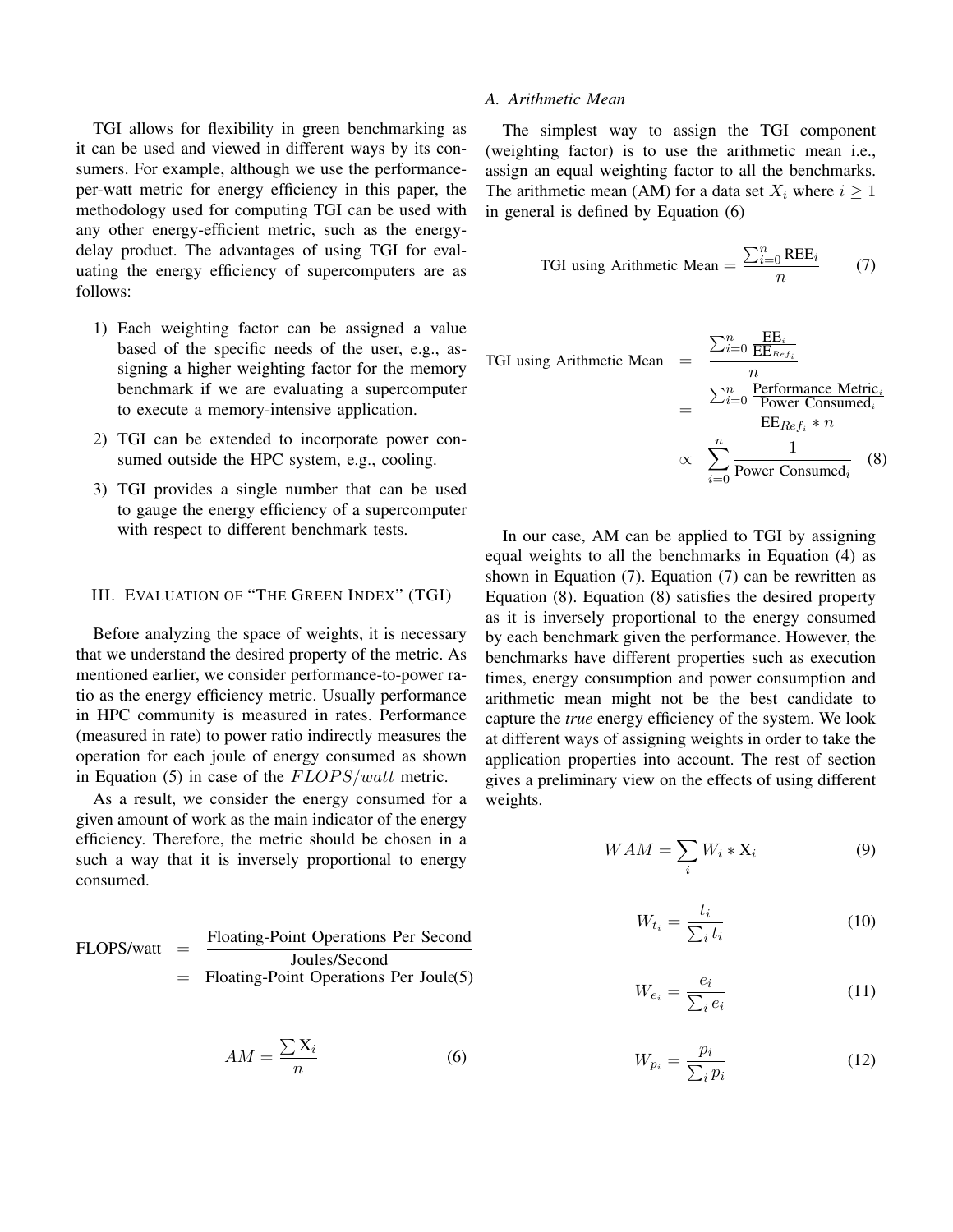# *B. Weighted Means*

The weighted means are used for data where all the data points do not contribute equally to the final average. Each data point is assigned a different weight to account for its contribution to the average. The sum of weights assigned to each of the data point must be equal to one. Equation (9) shows the weighted arithmetic mean (WAM), where  $\sum_i W_i = 1$ .

We discuss the use of different weights such as time, energy and power in this section. Weights corresponding to time, energy and power are given by Equations (10), (11) and (12) where  $t_i$ ,  $e_i$  and  $p_i$  refer to the execution time, energy and power consumed by each benchmarks respectively. Equations (13), (14) and (15) show the derivations of TGI using  $W_{t_i}$ ,  $W_{e_i}$  and  $W_{p_i}$  respectively for a given performance where  $M_i$  is the metric used by the benchmark. TGI using time as weight given the performance has the desired property. However, using energy and power as weights cancels the effect of the the energy component of the benchmarked systems. We compare TGI using all these weights with the traditional performance to power metric in Section IV.

# IV. EXPERIMENTAL RESULTS AND DISCUSSION

The reference system used in all of the experiments is called SystemG. The cluster consists of 324 Mac Pros, each with two 2.8-GHz quad-core Intel Xeon 5462 processors and 8GB of RAM. QDR InfiniBand is used as the interconnect. We use 128 nodes from the cluster for a total of 1024 cores.

We evaluate the TGI metric on our Fire cluster. It is an eight-node cluster, where each node consists of two AMD Opteron 6134 operating at 2.3 GHz and has 32 GB of memory. The core count for the entire cluster is 128. The cluster is capable of delivering 910 GFLOPS on the LINPACK benchmark.

The energy consumption is measured using a "Watts Up? PRO ES" power meter. The power meter is connected between the power outlet and the system as shown in Figure 1.



Fig. 1. Power Meter Setup

#### *A. Benchmarks Used*

To test the effectiveness of TGI, we need benchmarks which stress on different components of the system. We chose to use HPL [2], STREAM [5] and IOzone [4] benchmarks as they stress on CPU, memory and I/O subsystem respectively for a preliminary analysis of TGI. Note that TGI is neither limited by the metrics used in each benchmarks nor by the number of benchmarks.

HPL is a popular benchmark in HPC community as exemplified by the Top500 list. It solves a dense linear system of equations of the form  $Ax = b$  of the order N. It uses LU factorization with row partial pivoting of matrix A and the solution  $x$  is obtained by solving the resultant upper triangular system. The data is distributed on a twodimensional grid using a cyclic scheme for better load balance and scalability. The HPL benchmark reports its performance as gigaflops (or Gflops). The scalability of the energy efficiency of the benchmark on Fire cluster is shown in Figure 2.



Fig. 2. Energy Efficiency of HPL

STREAM is a synthetic benchmark, which is used to measure the sustainable memory bandwidth of a system and the performance for the computations. There are four different computations performed by the benchmark: *Copy*, *Scale*, *Add*, and *Triad*. We are mainly interested in *Triad* as it is widely accepted that "multiply and accumulate" is the most commonly used computation in scientific computing. *Triad* scales a vector A and adds it to another vector B and writes the result to a third vector C, as shown in Equation (16).

$$
Triad: C = \alpha A + B \tag{16}
$$

The STREAM benchmark reports its memory performance as megabytes per second (MBPS). The energy efficiency of the benchmark for different number of processes on the Fire cluster is shown in Figure 3.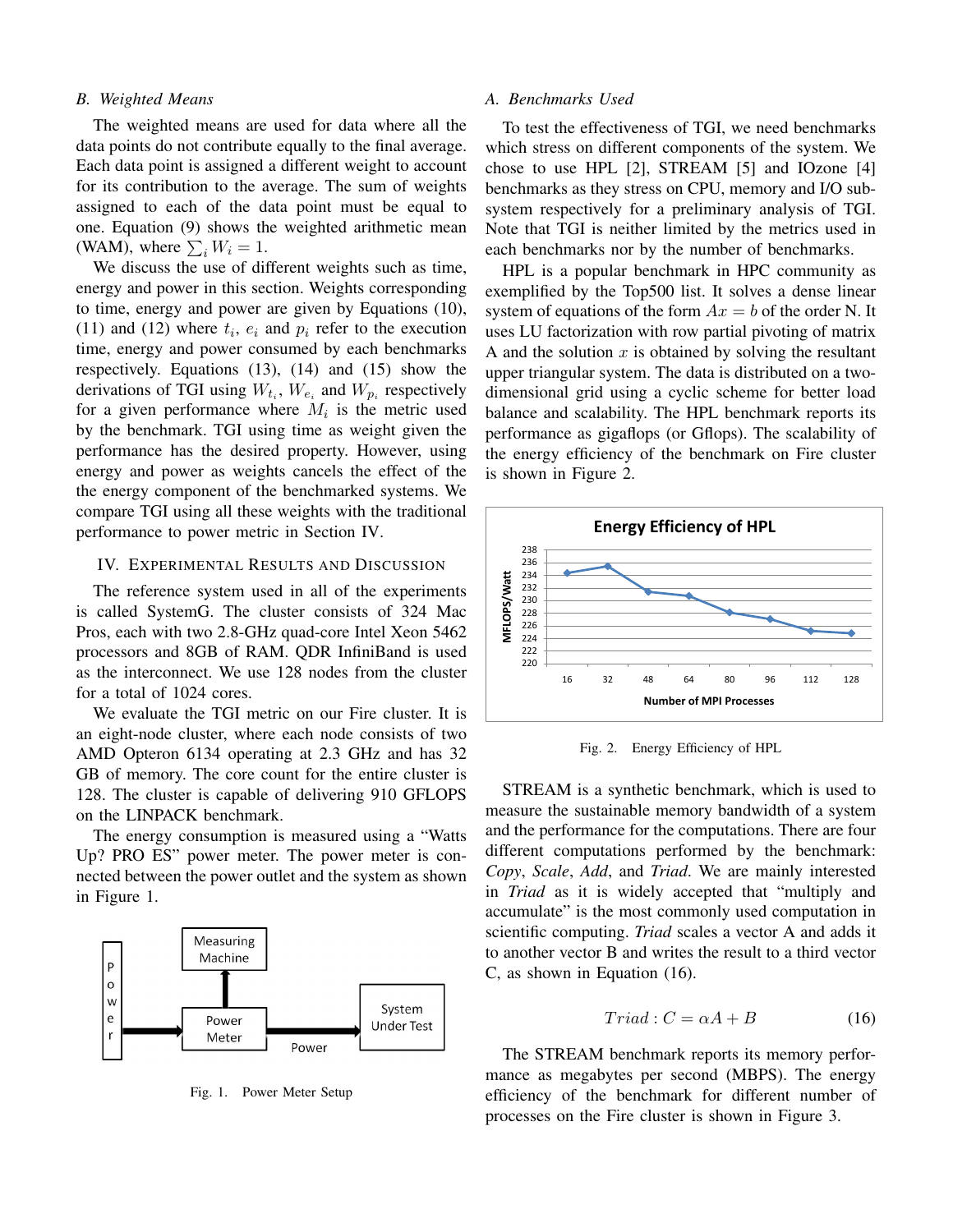$$
\text{TGI using } W_{t_i} = \frac{\sum_{i=0}^{n} W_{t_i} * EE_i}{EE_{Ref_i}} \\
= \frac{1}{\sum_{i} t_i * EE_{Ref_i}} * \sum_{i=0}^{n} \frac{t_i * M_i}{t_i * p_i} \\
\propto \sum_{i=0}^{n} \frac{1}{p_i}
$$
\n(13)

$$
\begin{aligned}\n\text{TGI using } W_{e_i} &= \frac{\sum_{i=0}^n W_{e_i} * EE_i}{EE_{Ref_i}} \\
&= \frac{1}{\sum_i e_i * EE_{Ref_i}} * \sum_{i=0}^n \frac{e_i * M_i * t_i}{t_i * e_i} \\
&\propto \frac{1}{\sum_i e_i}\n\end{aligned} \tag{14}
$$

$$
\begin{aligned}\n\text{TGI using } W_{p_i} &= \frac{\sum_{i=0}^n W_{p_i} * EE_i}{EE_{Ref_i}} \\
&= \frac{1}{\sum_i p_i * EE_{Ref_i}} * \sum_{i=0}^n \frac{p_i * M_i}{t_i * p_i} \\
&\propto \frac{1}{\sum_i p_i}\n\end{aligned} \tag{15}
$$



Fig. 3. Energy Efficiency of Stream

IOzone benchmark stresses on the IO subsystem by performing a variety of file operations. The tool allows us to test the IO performance with various file sizes using typical file system operations such as reads and writes. We perform only the write test using IOzone for simplicity of evaluation as we can extend TGI methodology for any number of tests. The benchmark reports the performance results in MBPS like the STREAM benchmark. The energy efficiency of the benchmark on different number of nodes on the Fire cluster is shown in Figure 4.

# Fig. 4. Energy Efficiency of IOzone

# *B. Discussion on TGI Metric*

In this section, we evaluate the TGI metric on the Fire cluster. We further make an initial attempt to understand the effects of different weights as discussed in Section III. Table I shows the performance achieved and power consumed by the individual benchmarks on SystemG.

Figure 5 shows TGI for different number of cores on the Fire cluster. Each point in Figure 5 represents TGI calculated while executing HPL, STREAM and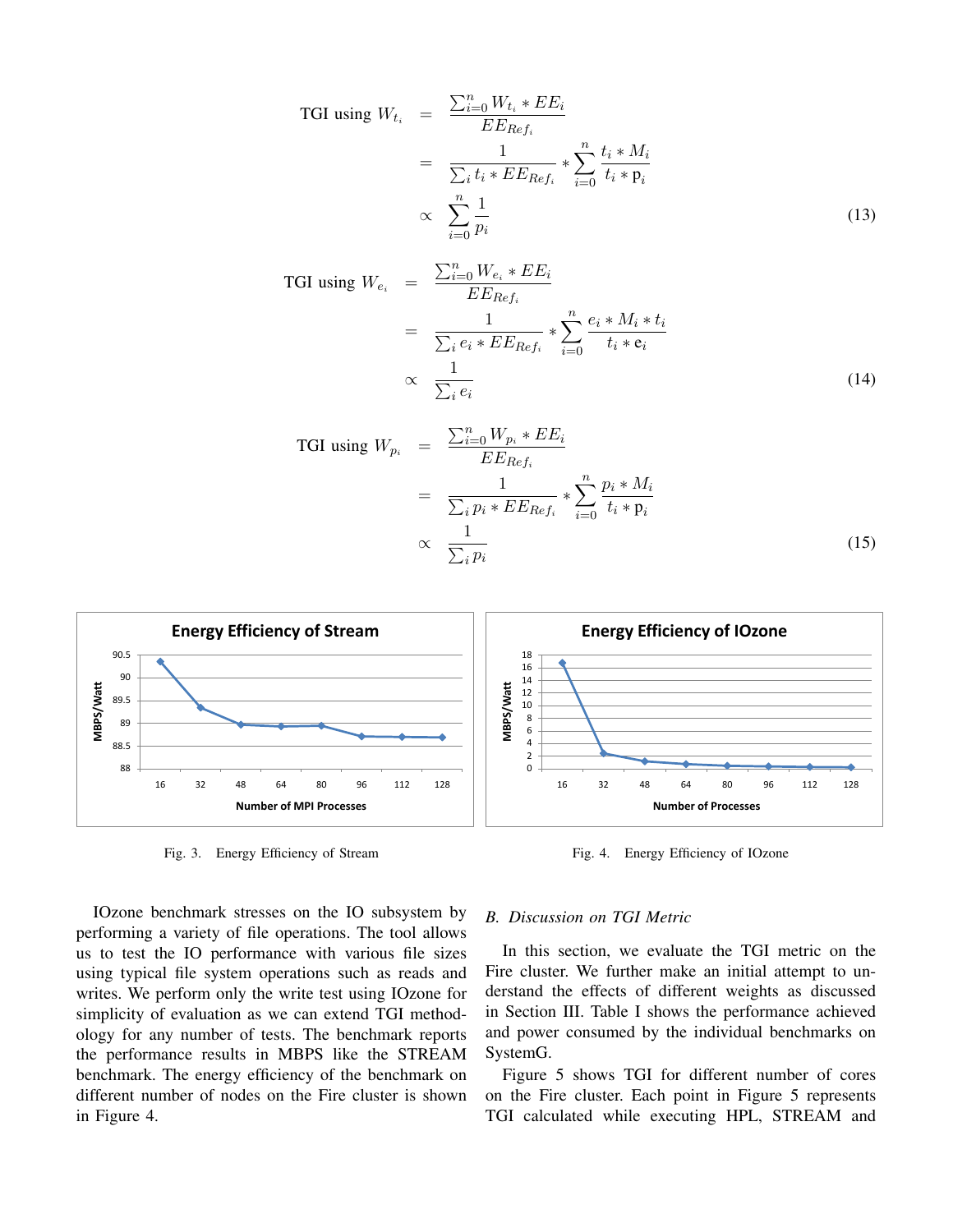

Fig. 6. TGI using Weighted Arithmetic Mean



Fig. 5. TGI using Arithmetic Mean

| <b>Benchmark</b> | Performance      | <b>Power</b> |
|------------------|------------------|--------------|
| HPI.             | 8.11 TFLOPS      | 80.83 KW     |
| <b>STREAM</b>    | 1146268.657 MBPS | 34.27 KW     |
| <b>IOzone</b>    | 456.2336 MBPS    | 1.52 KW      |

TABLE I PERFORMANCE ON SYSTEMG

IOzone using a particular number of cores in the cluster. We expect the TGI metric to be bound by benchmark with least REE (refer Section II) to provide a view of system-wide energy efficiency. The fact that TGI follows a similar trend to the energy efficiency of IOzone (Figure 4) is a indicator of the goodness of the metric. To further understand the correlation between the energy efficiency of the benchmarks and TGI, we used the Pearson correlation coefficient (PCC). Equation (17) shows the PCC where  $X_i$  and  $Y_i$  are the data,  $\overline{X}$  and  $\overline{Y}$  are the respective means of data sets,  $S_X$  &  $S_Y$  are the respective standard deviations and  $n$  is the number of samples. The value of PCC can lie between −1 and +1.

$$
PCC = \frac{\sum_{i=1}^{n} (X_i - \bar{X})(Y_i - \bar{Y})}{(n-1)S_X S_X}
$$
(17)

The correlation between TGI and energy efficiency of IOzone, Stream and HPL are .99, .96 and .58 respectively. The trend followed by TGI is different from the trend followed by energy of HPL (Figure 3), as shown by the correlation, which throws light on the deviation of system-wide energy efficiency from traditional MFLOPS/Watt. The TGI metric using arithmetic mean is useful in capturing the system-wide energy efficiency.

| <b>Benchmark</b> | Time | Energy | Power |
|------------------|------|--------|-------|
| <b>IOzone</b>    | 99   |        | 99    |
| <b>Stream</b>    | u.   |        |       |
| -IPL             |      |        |       |

TABLE II PCC BETWEEN ENERGY EFFICIENCY OF INDIVIDUAL BENCHMARKS AND TGI METRIC USING DIFFERENT WEIGHTS

Figure 6 shows TGI for using different weights on different number of cores on the Fire cluster. We use PCC to study the correlation between the energy efficiency of individual benchmarks and TGI metric computed using different weights (shown in Table II). TGI using time as weights shows similar correlation to individual benchmarks when compared to TGI using arithmetic mean. TGI using energy and power as weights show higher correlation with the energy efficiency of the HPL benchmark which is not a desired property as HPL benchmark does not have the least REE.

# V. RELATED WORK

Existing benchmark metrics for evaluating energy efficiency have been studied in earlier literature. In Hsu et al. [11], for example, metrics like the *e*nergy-*d*elay *p*roduct (EDP) and the FLOPS/watt ratio were analyzed